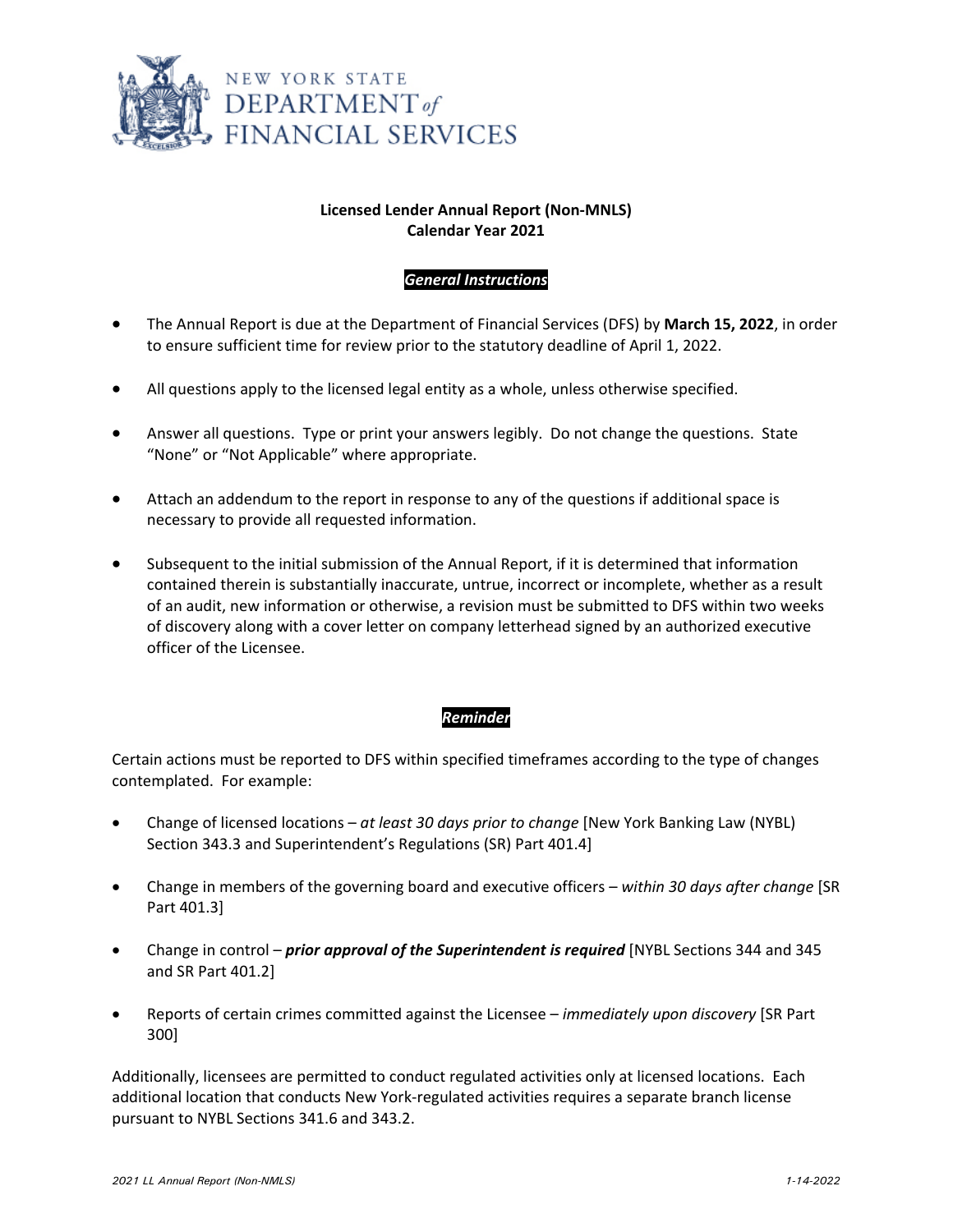### **NYS DFS 2021 LICENSED LENDER ANNUAL REPORT (NON‐NMLS)**

### **SCHEDULE A ‐ GENERAL INFORMATION**

- 1. Full legal name of the Licensee:
- 2. Assumed (or doing business as) names, fictitious names, and any other names used in connection with licensed lender business in New York State during the reporting year and at any time since:
- 3. The Licensee is incorporated/organized as a:

(Type of legal entity such as corporation, limited liability company, partnership, and sole proprietorship)

under the laws of the state of:

4. Complete address and general telephone number of the Licensee's headquarters:

5. All locations where New York licensed lender-authorized business was conducted during the reporting year:

| <b>Complete Address</b> | <b>Contact</b> | Phone | <b>Email Address</b> |
|-------------------------|----------------|-------|----------------------|
|                         |                |       |                      |
|                         |                |       |                      |
|                         |                |       |                      |
|                         |                |       |                      |

#### 6a. **Contacts:**

| <b>Contact Type</b>       | <b>Full Name</b> | <b>Title</b> | Phone | <b>Complete Mailing Address</b> | <b>Email</b> |
|---------------------------|------------------|--------------|-------|---------------------------------|--------------|
| Primary*                  |                  |              |       |                                 |              |
| Secondary                 |                  |              |       |                                 |              |
| <b>Billing (Optional)</b> |                  |              |       |                                 |              |
| Examination<br>(Optional) |                  |              |       |                                 |              |

\*The individual within the company authorized to coordinate general DFS business and inquiries, and to receive all DFS correspondence.

6b. Where all books, records, accounts and documents are available for examination by DFS, pursuant to NYBL Sections 348 and 359:

Company Name and Address

<u> 1989 - Andrea Santa Andrea Andrea Andrea Andrea Andrea Andrea Andrea Andrea Andrea Andrea Andrea Andrea Andr</u>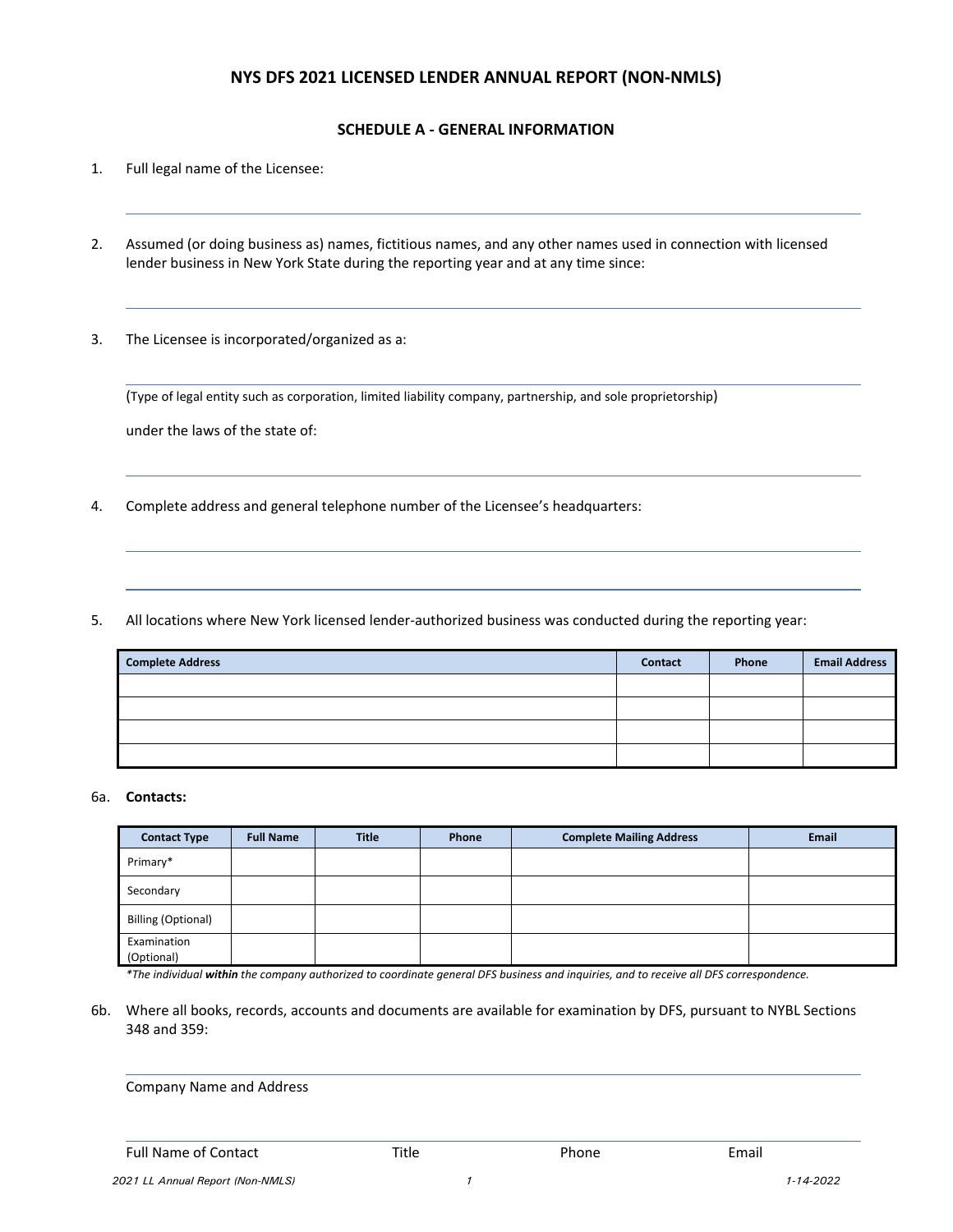- 7. Information of each:
	- Entity/individual owner of the Licensee;
	- Member of the Licensee's governing board *(e.g. director, trustee, LLC member, etc.)*; and
	- Executive officer or LLC manager of the Licensee

Note: If there is more than one layer of ownership (voting share) of the Licensee, attach a chart detailing the *complete ownership structure, down to the individuals who own the ultimate holding company. If there are* individuals who each owns less than 10% of the Licensee, those individuals may be reported as a group with *the total number of individuals and total ownership percentage of the group..* 

| <b>Full Name</b> | <b>Effective Date</b><br>(if added since<br>prior annual<br>report) | <b>Title</b> | <b>Board</b><br><b>Member</b><br>$(Y/N)^*$ | %<br>Ownership<br>in Licensee | <b>Complete Home Address</b> | Home/Cell<br>Phone | <b>Email</b> |
|------------------|---------------------------------------------------------------------|--------------|--------------------------------------------|-------------------------------|------------------------------|--------------------|--------------|
|                  |                                                                     |              |                                            |                               |                              |                    |              |
|                  |                                                                     |              |                                            |                               |                              |                    |              |
|                  |                                                                     |              |                                            |                               |                              |                    |              |
|                  |                                                                     |              |                                            |                               |                              |                    |              |

 *\* If "Y", provide term expiration date also.*

*If a reported owner of the Licensee is an entity (not an individual):*

<u> 1989 - Andrea Stadt, fransk politik (d. 1989)</u>

Full Name **Type of Legal Entity** State where it was state where it was state where it was state where it was state where it was state where it was state where it was state where it was state where it was state where it was

Incorporated/Organized

- 8. Briefly describe the Licensee's business model specifying the types of goods and services the Licensee finances (e.g. direct consumer lending, purchase of retail installment contracts from used car dealers, purchase of retail installment obligations from piano sellers, purchase of distressed assets, etc.):
- 9. Trade associations in which the Licensee is a member:

10a. Indicate the total dollar volume of credit transaction acquired nationwide during the reporting period.

10b. Indicate the percentage of credit transactions in each category, relative to the total dollar volume of credit transactions acquired nationwide during the reporting period. (The percentages should total 100% unless no credit transactions were acquired.)

Direct assignment from dealer or vendor

Contracts bought from another licensed lender/sales finance company to be held until maturity

Contracts bought from another licensed lender/sales finance company to be securitized

Contracts bought as distressed assets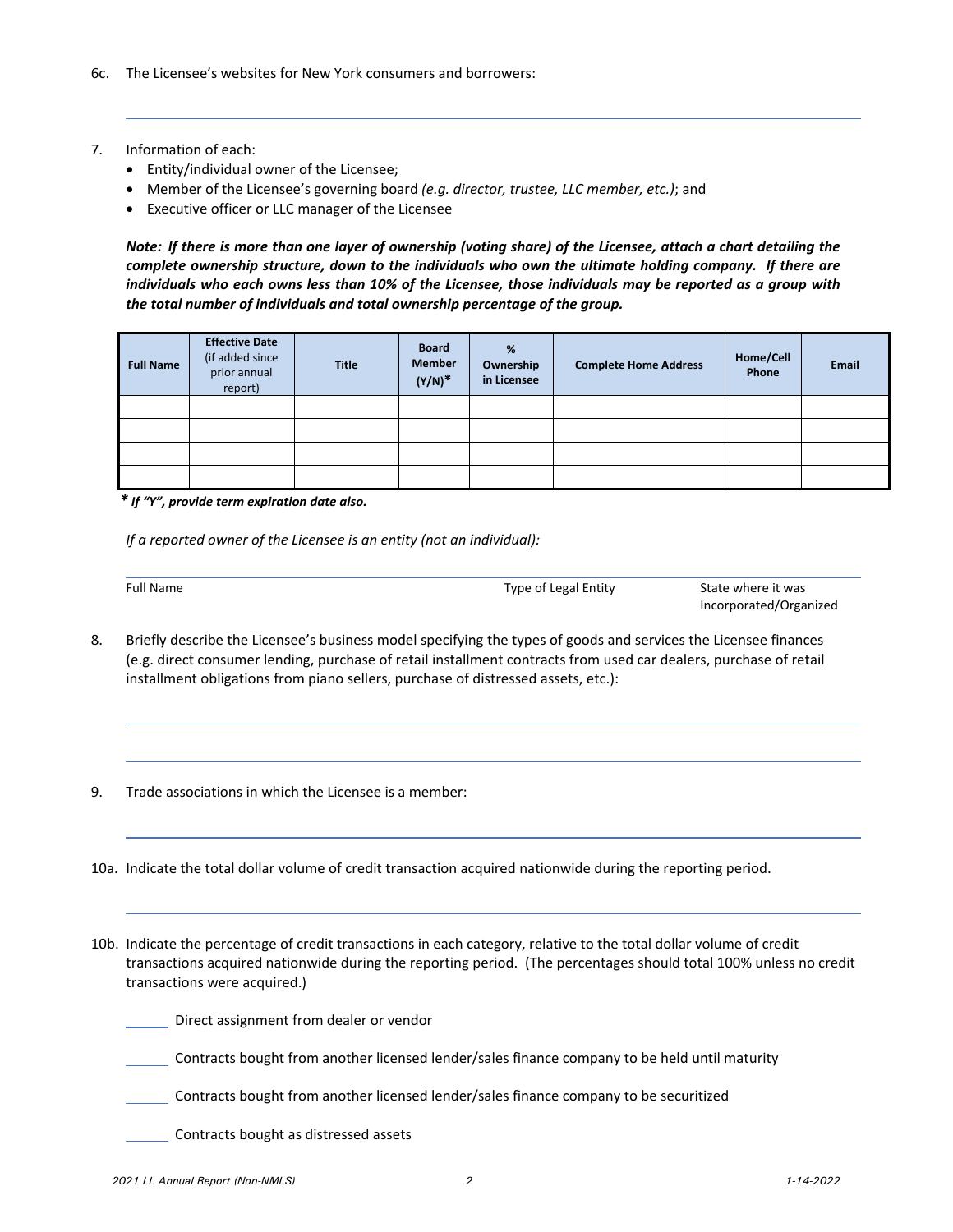Other (*provide details*):

11. List all the Licensee's banking relationships:

| <b>Bank</b> | <b>Account Type*</b> | <b>Branch Address where the Account is Held</b> |
|-------------|----------------------|-------------------------------------------------|
|             |                      |                                                 |
|             |                      |                                                 |
|             |                      |                                                 |
|             |                      |                                                 |
|             |                      |                                                 |

*\* For example: operating account, trust account, line of credit, loan, etc.*

12. Is the Licensee (or any of its parent, affiliate or subsidiary companies) licensed, registered or otherwise engaged in the licensed lender‐authorized business **outside of New York State**?

| (Yes or No) | If "Yes", list the entities and the corresponding states, districts, territories, countries,<br>etc.: |
|-------------|-------------------------------------------------------------------------------------------------------|
|             |                                                                                                       |
|             |                                                                                                       |
|             | Is the Licensee engaged in lines of business other than the licensed lender-authorized business?      |

- 14. Pursuant to SR Part 401.12(b) & (c), the Licensee is required to file with the Superintendent a copy of its forms of loan agreement or related security instruments used in its licensed lender operation within 30 business days after issuance. *Attach* a copy of such forms currently in use, which must indicate the issuance date.
- 15. Pursuant to SR Part 401.12(a) & (c), the Licensee is required to file with the Superintendent a copy of its charts setting forth rates or amounts of interest used in its licensed lender operation within 30 business days after issuance. *Attach* a copy of such charts currently in use, which must indicate the issuance date.
- 16. Predominant basis used for computing charges: (*Mark one*)

Precomputation

| Simple Interest Basis |  |
|-----------------------|--|
|                       |  |

17. Pursuant to NYBL Sections 341.5 and 342 and SR Parts 401.1(b)(1) and 401.2(b), throughout the reporting year and at all times since, has the Licensee maintained at least **\$50,000 in liquid assets** (i.e. cash and cash equivalents) **per licensed location** (account segregation not necessary)?

*(Yes or No)* If "No", provide details: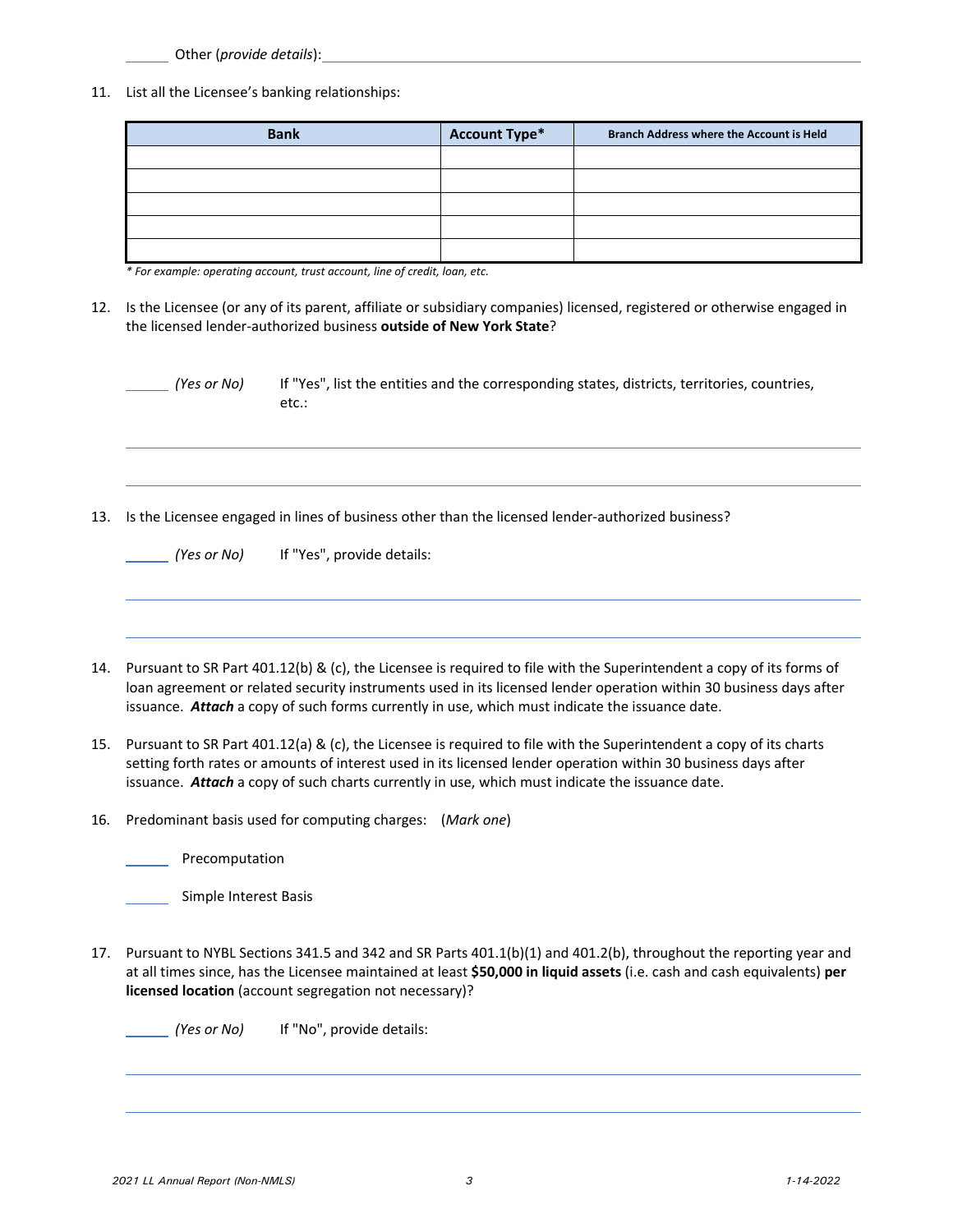18. Pursuant to SR Parts 401.1(b)(2) and 401.2(b), throughout the reporting year and at all times since, has the Licensee maintained at least \$**100,000 in net worth per licensed location** (account segregation not necessary)?

|     | (Yes or No)<br>If "No", provide details:                                                                                                                                                                                                                                                                                                                                    |
|-----|-----------------------------------------------------------------------------------------------------------------------------------------------------------------------------------------------------------------------------------------------------------------------------------------------------------------------------------------------------------------------------|
| 19. | Pursuant to SR Parts 401.1(b)(3) and 401.2(b), throughout the reporting year and at all times since, has the Licensee<br>maintained a confirmed line of credit of at least \$100,000 per licensed location (account segregation not<br>necessary) issued by a banking institution incorporated under the laws of the United States or any state or an<br>insurance company? |
|     | (Yes or No)                                                                                                                                                                                                                                                                                                                                                                 |
|     | If "Yes", attach a signed letter on the issuer's letterhead confirming the issuer's name and address, and the dollar<br>amount, starting date and expiration date of such confirmed line of credit.                                                                                                                                                                         |
|     | If "No", provide details:                                                                                                                                                                                                                                                                                                                                                   |
|     |                                                                                                                                                                                                                                                                                                                                                                             |
|     |                                                                                                                                                                                                                                                                                                                                                                             |
|     |                                                                                                                                                                                                                                                                                                                                                                             |
|     | Have any of the following individuals and entities been involved in any of the following listed matters in the<br>reporting year and at any time since?                                                                                                                                                                                                                     |
|     | Individuals and entities:                                                                                                                                                                                                                                                                                                                                                   |
|     | The Licensee                                                                                                                                                                                                                                                                                                                                                                |

 Any of the Licensee's owners, partners, stockholders with 10% or more of voting stock in the Licensee, members of the governing board, LLC members/managers, and executive officers

### **Listed matters**:

- Felony conviction or guilty plea to felony
- Court proceeding or lawsuit *in which any of the above‐listed individuals and entities was named a defendant*
- Investigation, civil or criminal
- Judgment
- Monetary penalty
- Regulatory or supervisory action
- Settlement reached after a lawsuit, claim or court proceeding in which any of the above-listed individuals and *entities was named a defendant*

*(Yes or No)* 

If "Yes", provide details. In addition, for the reported court proceedings, lawsuits and settlements, *attach* to the report a signed statement from legal counsel on whether the court proceedings, lawsuits and settlements, when aggregated, would materially impact the Licensee's financial condition and/or ability to meet obligations.

*2021 LL Annual Report (Non-NMLS) 4 1-14-2022*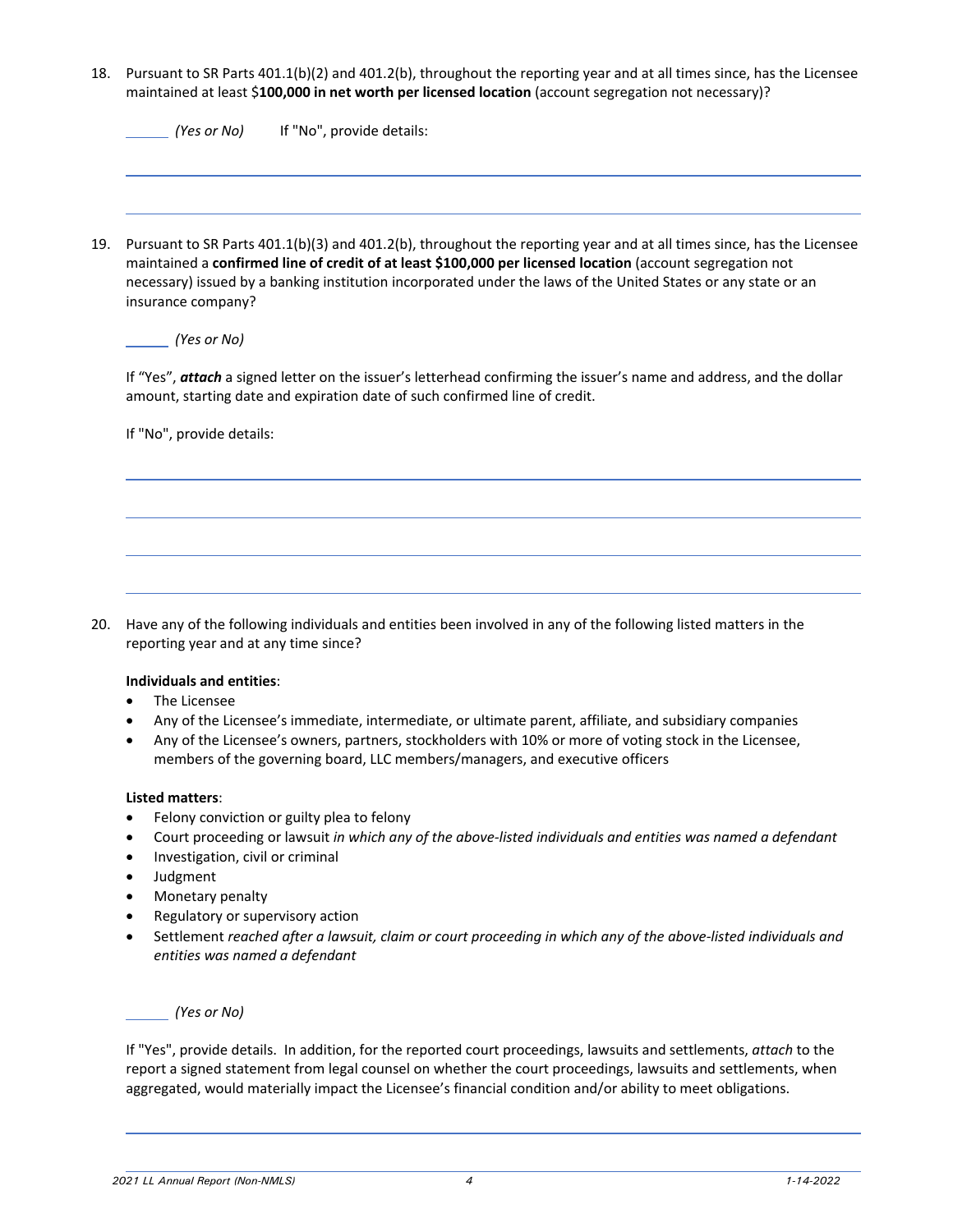| the control of the control of the                                                                                                                                                                                                    |
|--------------------------------------------------------------------------------------------------------------------------------------------------------------------------------------------------------------------------------------|
|                                                                                                                                                                                                                                      |
|                                                                                                                                                                                                                                      |
|                                                                                                                                                                                                                                      |
|                                                                                                                                                                                                                                      |
|                                                                                                                                                                                                                                      |
|                                                                                                                                                                                                                                      |
|                                                                                                                                                                                                                                      |
|                                                                                                                                                                                                                                      |
|                                                                                                                                                                                                                                      |
|                                                                                                                                                                                                                                      |
|                                                                                                                                                                                                                                      |
|                                                                                                                                                                                                                                      |
|                                                                                                                                                                                                                                      |
|                                                                                                                                                                                                                                      |
|                                                                                                                                                                                                                                      |
|                                                                                                                                                                                                                                      |
|                                                                                                                                                                                                                                      |
|                                                                                                                                                                                                                                      |
|                                                                                                                                                                                                                                      |
|                                                                                                                                                                                                                                      |
|                                                                                                                                                                                                                                      |
|                                                                                                                                                                                                                                      |
|                                                                                                                                                                                                                                      |
|                                                                                                                                                                                                                                      |
|                                                                                                                                                                                                                                      |
|                                                                                                                                                                                                                                      |
| <u> The Common State Common State Common State Common State Common State Common State Common State Common State Common State Common State Common State Common State Common State Common State Common State Common State Common S</u> |
|                                                                                                                                                                                                                                      |
|                                                                                                                                                                                                                                      |
|                                                                                                                                                                                                                                      |
|                                                                                                                                                                                                                                      |
|                                                                                                                                                                                                                                      |
|                                                                                                                                                                                                                                      |
|                                                                                                                                                                                                                                      |
|                                                                                                                                                                                                                                      |
|                                                                                                                                                                                                                                      |
|                                                                                                                                                                                                                                      |
|                                                                                                                                                                                                                                      |
|                                                                                                                                                                                                                                      |

21. Person responsible for completion of this report:

| $\overline{r}$<br>_____ | ____ | $-$ |  |
|-------------------------|------|-----|--|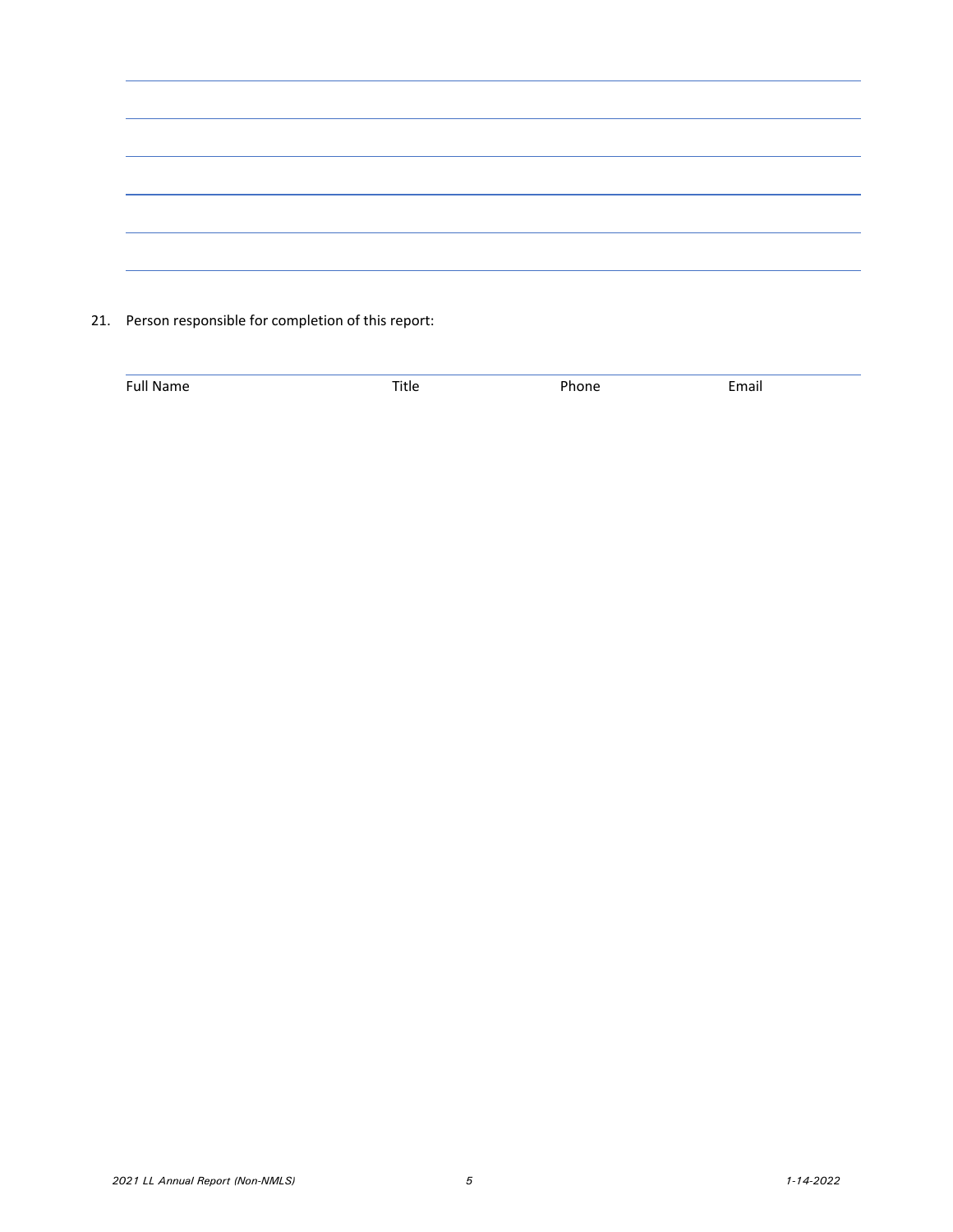### **SCHEDULE B – STATEMENT OF FINANCIAL CONDITION**

*As of the end of the reporting year*

*Round to the nearest dollar.*

| <b>Assets</b> |                                                                        | Inside and<br>outside NYS | <b>NYS Only</b> |
|---------------|------------------------------------------------------------------------|---------------------------|-----------------|
| $\mathbf{1}$  | Consumer loans receivable (gross)                                      |                           |                 |
|               | Consumer loans receivable (net)                                        |                           |                 |
| 2             | Retail installment paper (gross)                                       |                           |                 |
|               | Retail installment paper (net)                                         |                           |                 |
| 3             | Commercial loans receivable (gross)                                    |                           |                 |
|               | Commercial loans receivable (net)                                      |                           |                 |
| 4             | Other loans receivable (gross)                                         |                           |                 |
|               | Other loans receivable (net)                                           |                           |                 |
|               | Provide details:                                                       |                           |                 |
|               |                                                                        |                           |                 |
|               |                                                                        |                           |                 |
| 5             | Total Loans (sum of lines 1 through 4-net amount)*                     |                           |                 |
| 6             | Cash on hand and in banks                                              |                           |                 |
| 7             | Marketable securities                                                  |                           |                 |
| 8             | Accounts receivable                                                    |                           |                 |
| 9             | Other short-term assets                                                |                           |                 |
| 10            | Total Loans and Current Assets (sum of lines 5 through 9)              |                           |                 |
| 11            | Furniture, fixtures & equipment, and automobiles (less depreciation)   |                           |                 |
| 12            | Deferred charges and expenses                                          |                           |                 |
| 13            | Other assets                                                           |                           |                 |
| 14            | Total Assets (sum of lines 10 through 13)                              |                           |                 |
|               | <b>Liabilities and Capital</b>                                         | Inside and<br>outside NYS |                 |
| 15            | Accounts payable                                                       |                           |                 |
| 16            | Short-term funds borrowed from banks                                   |                           |                 |
| 17            | Short-term funds borrowed from parent company or affiliates            |                           |                 |
| 18            | Short-term funds borrowed from other creditors                         |                           |                 |
| 19            | Other short-term liabilities                                           |                           |                 |
| 20            | Total Current Liabilities (sum of lines 15 through 19)                 |                           |                 |
| 21            | Long-term loans payable                                                |                           |                 |
| 22            | Bonds and debentures                                                   |                           |                 |
| 23            | <b>Other liabilities</b>                                               |                           |                 |
| 24            | Total Liabilities (sum of lines 20 through 23)                         |                           |                 |
| 25            | Common stock                                                           |                           |                 |
| 26            | Preferred stock                                                        |                           |                 |
| 27            | Appropriated surplus, capital reserves, and additional paid in capital |                           |                 |
| 28            | Retained earnings/surplus (from line 11 on Schedule D)                 |                           |                 |
| 29            | Total Capital (sum of lines 25 through 28)                             |                           |                 |
| 30            | Total Liabilities and Capital (sum of lines 24 and 29)                 |                           |                 |
|               |                                                                        |                           |                 |

\*Total Loans (NYS only) should be equal to total Volume of Schedule H.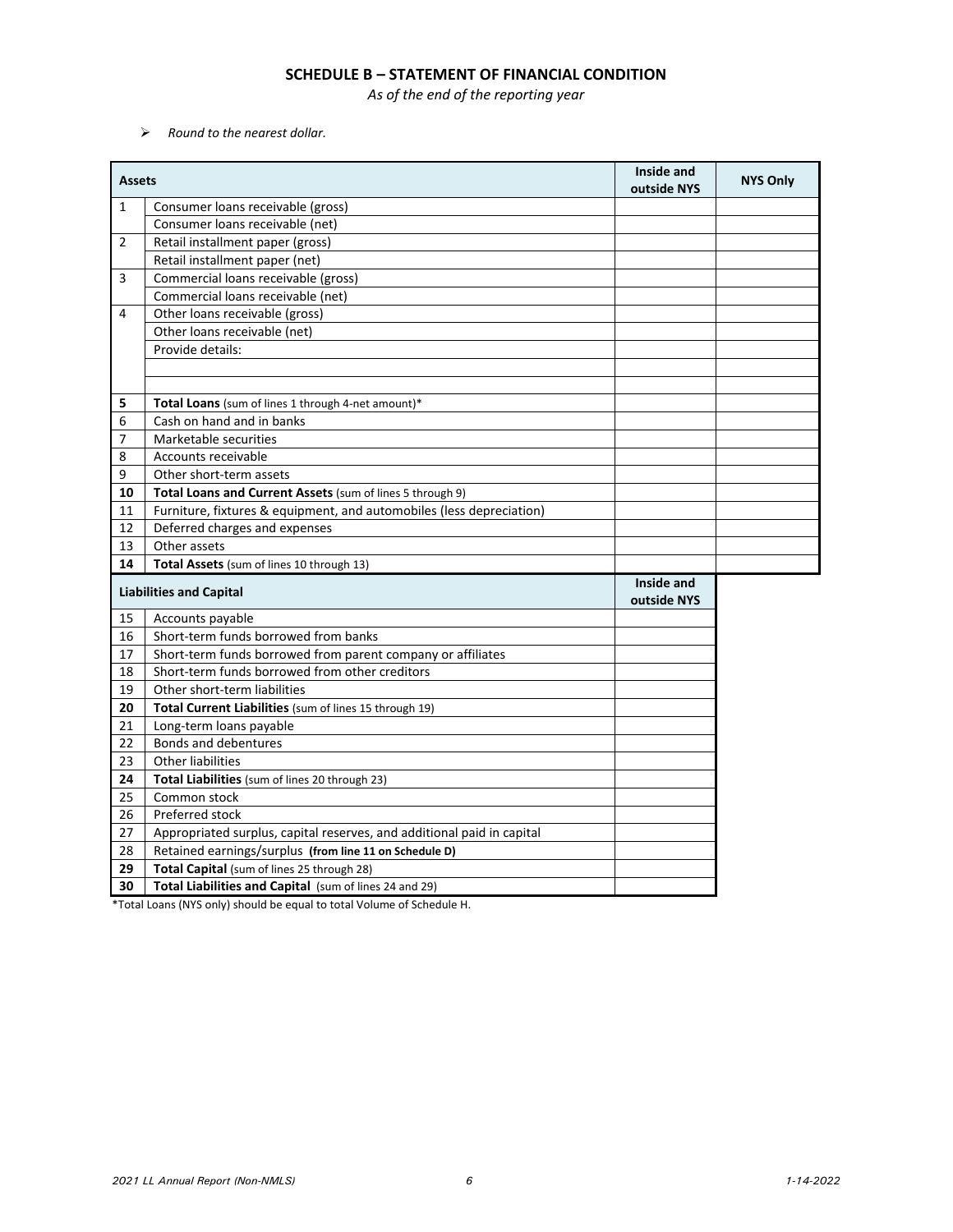# **SCHEDULE C – STATEMENT OF INCOME AND EXPENSES**

**Related to Licensed Lender‐Authorized Activities\* Only**

*During the reporting year*

- *Report consolidated figures inside and outside New York State.*
- *Round to the nearest dollar.*

| $\mathbf 1$             | Interest earned                                                  |  |
|-------------------------|------------------------------------------------------------------|--|
| $\overline{2}$          | Service charges earned                                           |  |
|                         |                                                                  |  |
| 3                       | Deferment charges earned                                         |  |
| 4                       | Cancellation and default charges earned                          |  |
| 5                       | Total Interest and Charges Earned (sum of lines 1 through 4)     |  |
| 6                       | Other income                                                     |  |
|                         | Provide details:                                                 |  |
|                         |                                                                  |  |
|                         |                                                                  |  |
|                         |                                                                  |  |
| $\overline{\mathbf{z}}$ | Total Operating Income (sum of lines 5 and 6)                    |  |
| 8                       | Interest paid:                                                   |  |
|                         | (a) on borrowed funds                                            |  |
|                         | (b) on bonds and debentures                                      |  |
|                         | (c) on other liabilities                                         |  |
| 9                       | Provision for loan losses (see below)                            |  |
| 10                      | Selling, general & administrative expenses                       |  |
| 11                      | Occupancy and related expenses                                   |  |
| 12                      | Salaries & other benefits                                        |  |
| 13                      | Depreciation of furniture, fixtures & equipment, and automobiles |  |
| 14                      | Auditing                                                         |  |
| 15                      | Insurance and fidelity bonds                                     |  |
| 16                      | Legal fees and disbursements                                     |  |
| 17                      | Licensing expenses                                               |  |
| 18                      | Other expenses                                                   |  |
|                         | Provide details:                                                 |  |
|                         |                                                                  |  |
|                         |                                                                  |  |
|                         |                                                                  |  |
| 19                      | Total Operating Expenses (sum of lines 8 through 18)             |  |
| 20                      | Net Operating Income/Loss (line 7 minus line 19)                 |  |
| 21                      | Income taxes                                                     |  |
| 22                      | Net Income/Loss related to Licensed Lender-authorized activities |  |
|                         | (line 20 minus line 21)                                          |  |
| $-1 - 1$                | state and states                                                 |  |

\*include any business as permitted by dual authorization

Provision for loan losses – Describe the methodology used to determine the provision for loan losses. (Please use an additional page to present the methodology and submit as an attachment.)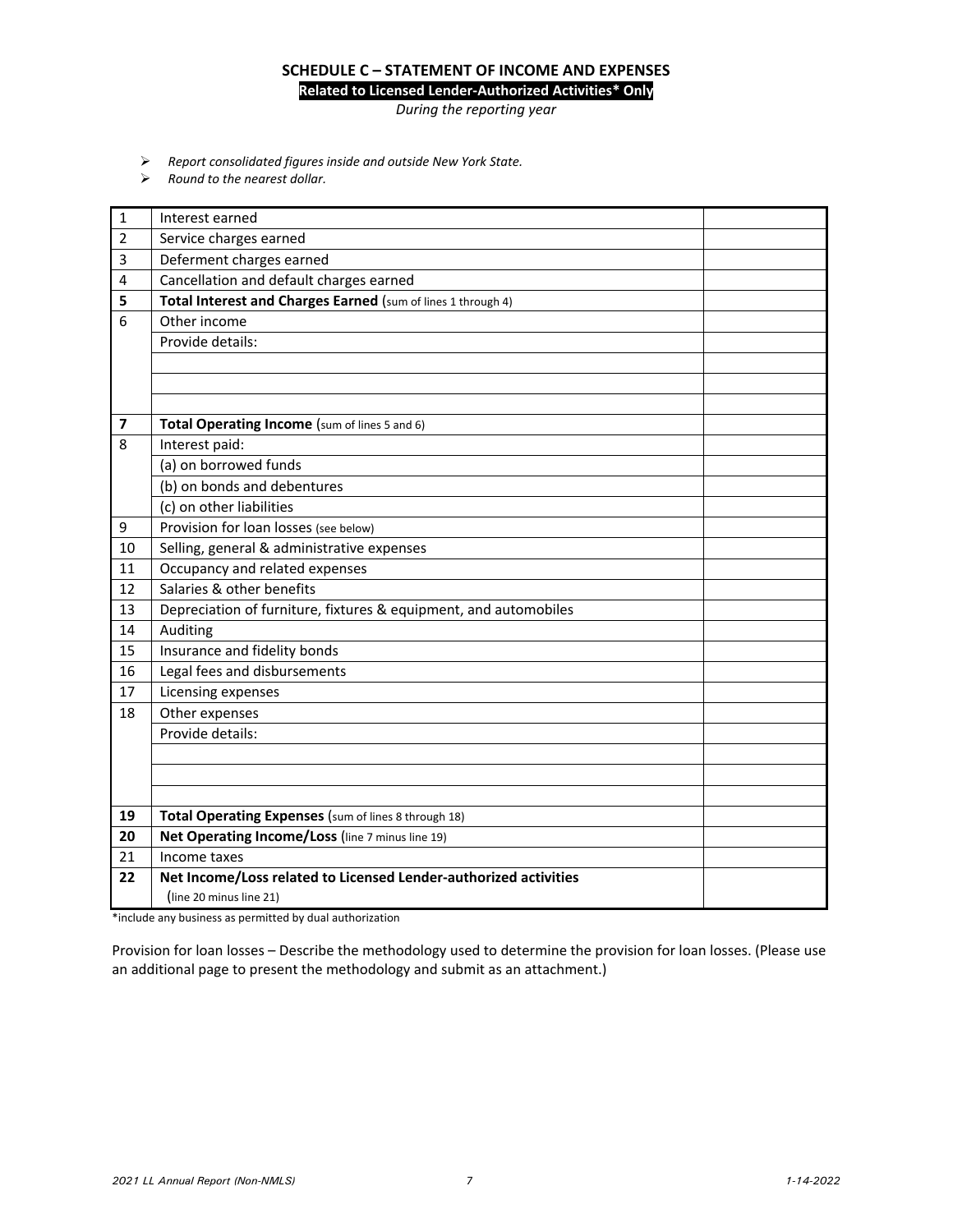### **SCHEDULE D – RECONCILEMENT OF RETAINED EARNINGS/SURPLUS**

*During the reporting year*

- *Report consolidated figures inside and outside New York State.*
- *Round to the nearest dollar.*

| 1              | <b>Beginning Retained Earnings/Surplus*</b>                                                                       |
|----------------|-------------------------------------------------------------------------------------------------------------------|
| $\overline{2}$ | Net income from Licensed Lender-authorized activities<br>(from line 22 on Schedule C - if income is reported)     |
| 3              | Net income from sources other than Licensed Lender-authorized activities<br>(Attach addendum to provide details.) |
| 4              | Other credits to surplus                                                                                          |
|                | Provide details:                                                                                                  |
|                |                                                                                                                   |
|                |                                                                                                                   |
|                |                                                                                                                   |
| 5              | Total Additions (sum of lines 2 through 4)                                                                        |
| 6              | Net loss from Licensed Lender-authorized activities                                                               |
|                | (from line 22 on Schedule C - if loss is reported)                                                                |
| $\overline{7}$ | Net loss from sources other than Licensed Lender-authorized activities                                            |
|                | (Attach addendum to provide details.)                                                                             |
| 8              | Dividends paid                                                                                                    |
| 9              | Other charges to surplus                                                                                          |
|                | Provide details:                                                                                                  |
|                |                                                                                                                   |
|                |                                                                                                                   |
|                |                                                                                                                   |
| 10             | Total Deductions (sum of lines 6 through 9)                                                                       |
| 11             | Ending Retained Earnings/Surplus (line 1 plus line 5 minus line 10)                                               |

\*should be equal to the prior year's line 11 (ending retained earnings/surplus)

# **SCHEDULE E ‐ VOLUME OF OPERATIONS**

**Related to Licensed Lender‐Authorized Activities\* Only**

*During the reporting year*

|                     | <b>NYS Loans Only</b>     |                            |
|---------------------|---------------------------|----------------------------|
| <b>Month</b>        | <b>Number of Accounts</b> | Volume<br>(Nearest Dollar) |
| January             |                           |                            |
| February            |                           |                            |
| March               |                           |                            |
| April               |                           |                            |
| May                 |                           |                            |
| June                |                           |                            |
| July                |                           |                            |
| August              |                           |                            |
| September           |                           |                            |
| October             |                           |                            |
| November            |                           |                            |
| December            |                           |                            |
| <b>Annual Total</b> |                           |                            |

\*include any business permitted by dual authorization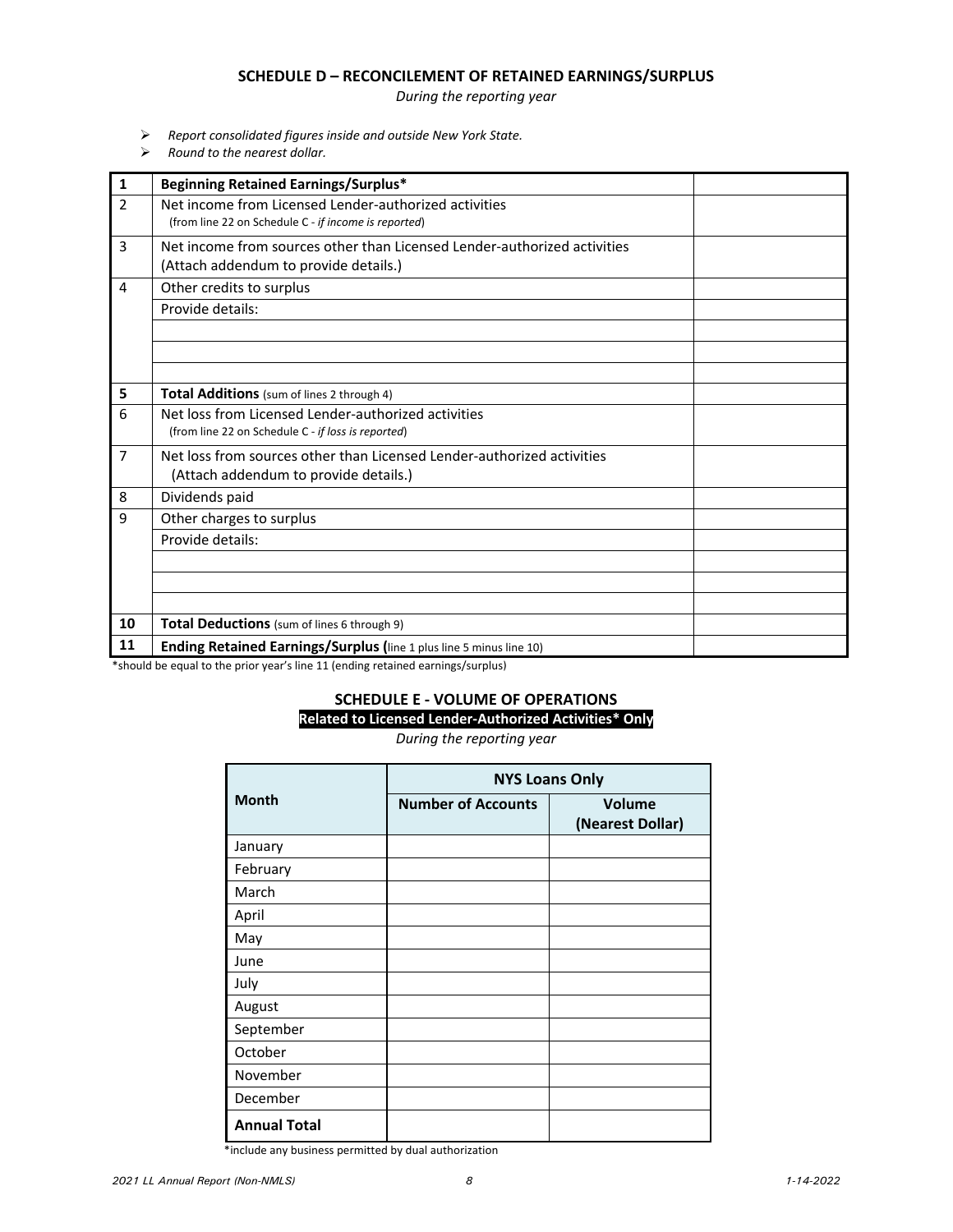# **SCHEDULE F – LICENSED LENDER‐AUTHORIZED LOANS SOLD**

*During the reporting year (New York State Only)*

|                     |               | Loans sold with servicing<br>retained by<br>the Licensee |               | Loans sold without servicing<br>retained by<br>the Licensee |               | <b>Total Loans sold</b> |
|---------------------|---------------|----------------------------------------------------------|---------------|-------------------------------------------------------------|---------------|-------------------------|
| <b>Purchased By</b> | <b>Number</b> | <b>Nearest Dollar</b>                                    | <b>Number</b> | <b>Nearest Dollar</b>                                       | <b>Number</b> | <b>Nearest Dollar</b>   |
|                     |               |                                                          |               |                                                             |               |                         |
|                     |               |                                                          |               |                                                             |               |                         |
|                     |               |                                                          |               |                                                             |               |                         |
|                     |               |                                                          |               |                                                             |               |                         |
|                     |               |                                                          |               |                                                             |               |                         |
|                     |               |                                                          |               |                                                             |               |                         |
|                     |               |                                                          |               |                                                             |               |                         |
|                     |               |                                                          |               |                                                             |               |                         |
| <b>TOTAL</b>        |               |                                                          |               |                                                             |               |                         |

## **SCHEDULE G – DELINQUENCIES, DEFAULTS & LOSSES**

*As of the end of the year*

*Round to the nearest dollar.*

|                |                                                                  |      | Inside and Outside NYS <sup>1</sup> |      |      | NYS Only <sup>2</sup> |      |
|----------------|------------------------------------------------------------------|------|-------------------------------------|------|------|-----------------------|------|
|                |                                                                  | 2021 | 2020                                | 2019 | 2021 | 2020                  | 2019 |
| $\mathbf{1}$   | Loans past due 30 days<br>or more and still<br>accruing interest |      |                                     |      |      |                       |      |
| $\overline{2}$ | Loans in nonaccrual<br>status                                    |      |                                     |      |      |                       |      |
| $\overline{3}$ | Loans in Collection<br>(% of total loan balance)                 | %    | $\%$                                | %    | %    | %                     | %    |
| 4              | Licensee's definition of<br>Loans in Collection                  |      |                                     |      |      |                       |      |
| 5              | Default Rate<br>(% of total loan balance)                        | %    | $\%$                                | %    | %    | %                     | %    |
| 6              | Licensee's definition of<br>Default                              |      |                                     |      |      |                       |      |
| $\overline{7}$ | <b>Actual Loan Losses</b><br>(during the reporting year)         |      |                                     |      |      |                       |      |

<sup>1</sup> Report only loans authorized under Article 9 of the New York Banking Law and similar loans in other states.

<sup>2</sup> Report only loans authorized under Article 9 of the New York Banking Law.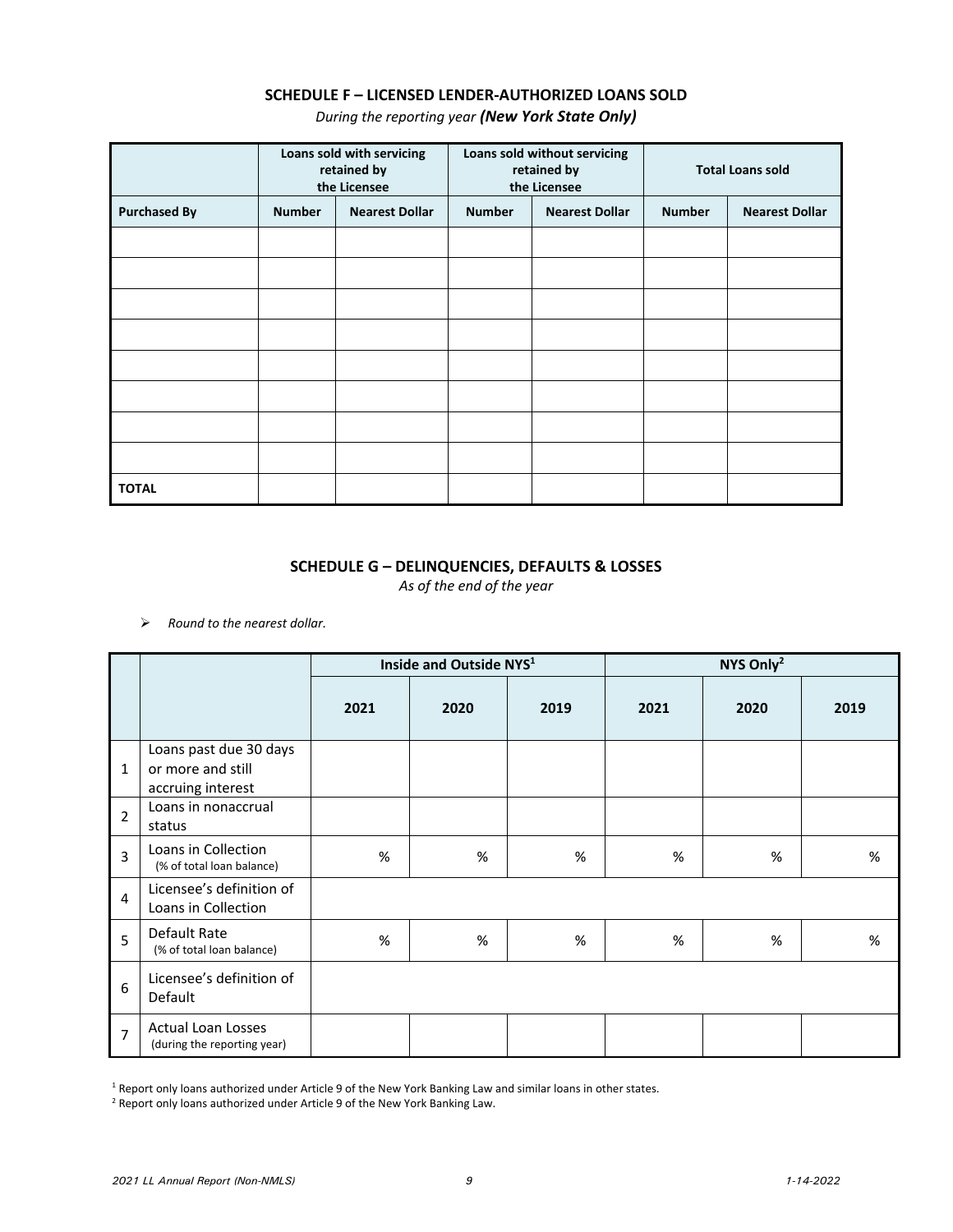### **SCHEDULE H ‐ LOAN DATA BY LOCATIONS**

*As of the end of the reporting year*

- *A separate form of Schedule H must be submitted for each location, regardless of whether the location is physically inside or outside New York State.*
- $\triangleright$  The total dollar volume of each line of all forms of Schedule H must agree with the same line as *reported in the NYS Only column in Schedule B.*
- $\triangleright$  For the annual report and assessment purposes, a loan that was originated in New York or to a New York borrower must be included in the annual report as a New York loan regardless of the borrower's *subsequent and current residency.*

Complete location address:

|   |                                               |                              | <b>NYS Loans Only</b>      |
|---|-----------------------------------------------|------------------------------|----------------------------|
|   | Loans                                         | Number of<br><b>Accounts</b> | Volume<br>(Nearest Dollar) |
|   | Consumer loans receivable (net)               |                              |                            |
|   | Retail installment paper (net)                |                              |                            |
| 3 | Commercial loans receivable (net)             |                              |                            |
|   | Other loans receivable (net)                  |                              |                            |
|   | <b>Total Loans</b> (sum of lines 1 through 4) |                              |                            |

### **SCHEDULE I – SUBPRIME LOANS**

*As of the end of the reporting year*

- 1. Percentage of the Licensee's New York loans (in terms of dollar volume) that were subprime:
	- %
- 2. Percentage of the Licensee's loans nationwide (in terms of dollar volume) that were subprime:

 $\sim$  %

- 3. What are the Licensee's criteria for identifying subprime loans (e.g. borrowers with FICO scores of less than 640)?
- 4. What has been the trend in subprime loans in these loan portfolios over the past five years?